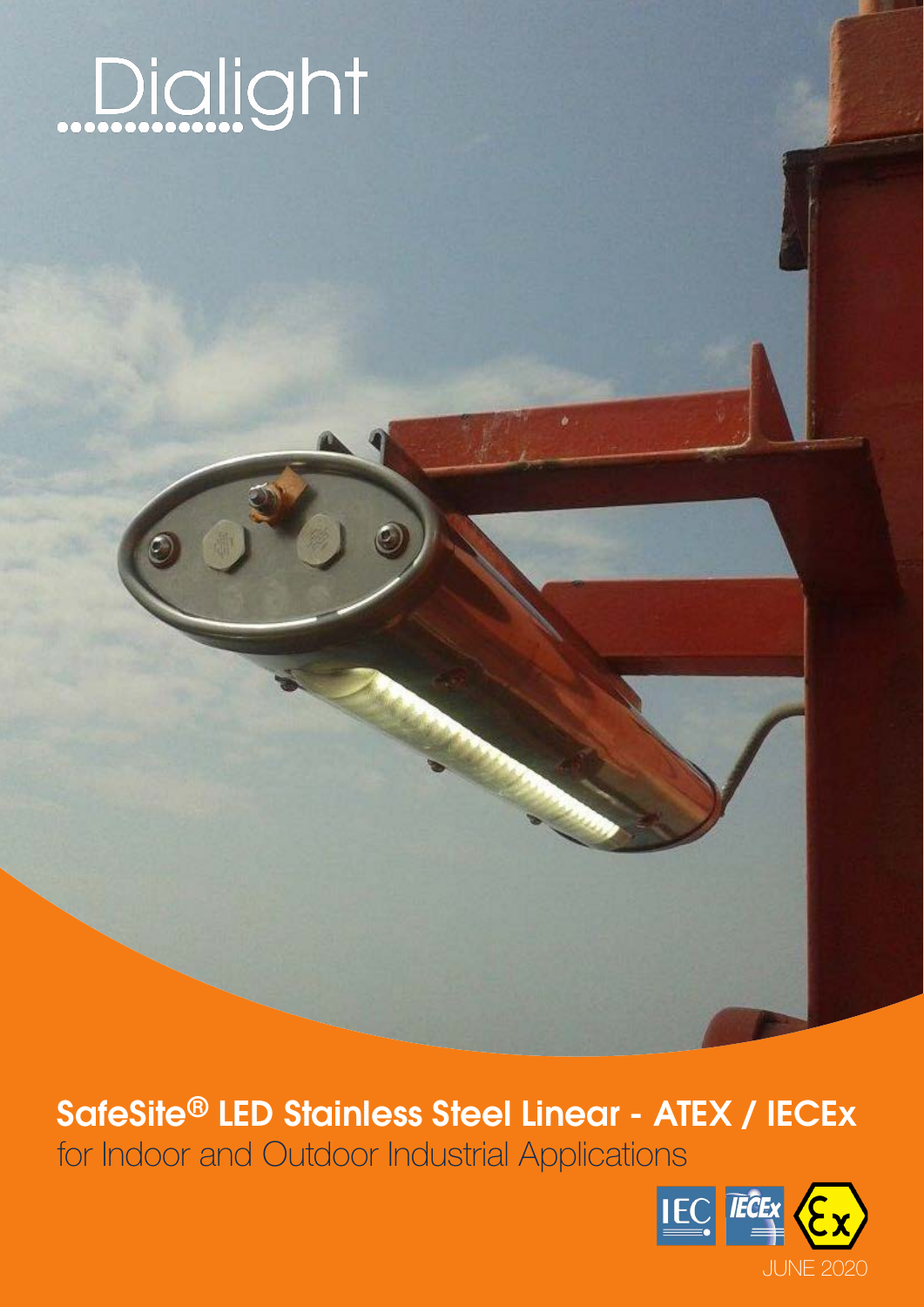

## Features & Benefits

- L70 rated for >150,000 hours @ 25°C ambient
- 5 year full warranty
- Significant energy savings
- Easy retrofit solution for exisiting flourescent fittings due to same size and fixing centres
- Maintenance free
- Mercury free
- No UV or IR
- Resistant to shock and vibration
- Superior colour rendition index compared to HPS, LPS, MV
- Temperature compensation for longer life

# **Application**

The Dialight SafeSite<sup>®</sup> LED Linear luminaire with its low profile, rugged design ensures long life and high reliability for a wide variety of Industrial area applications. Offered in 34W and 67W versions to replicate the light output of typical  $2 \times 18W$  &  $2 \times 36W$ fluorescent luminaires respectively, Dialight offers a range of mounting options for use with the SafeSite<sup>®</sup> Linear luminaire.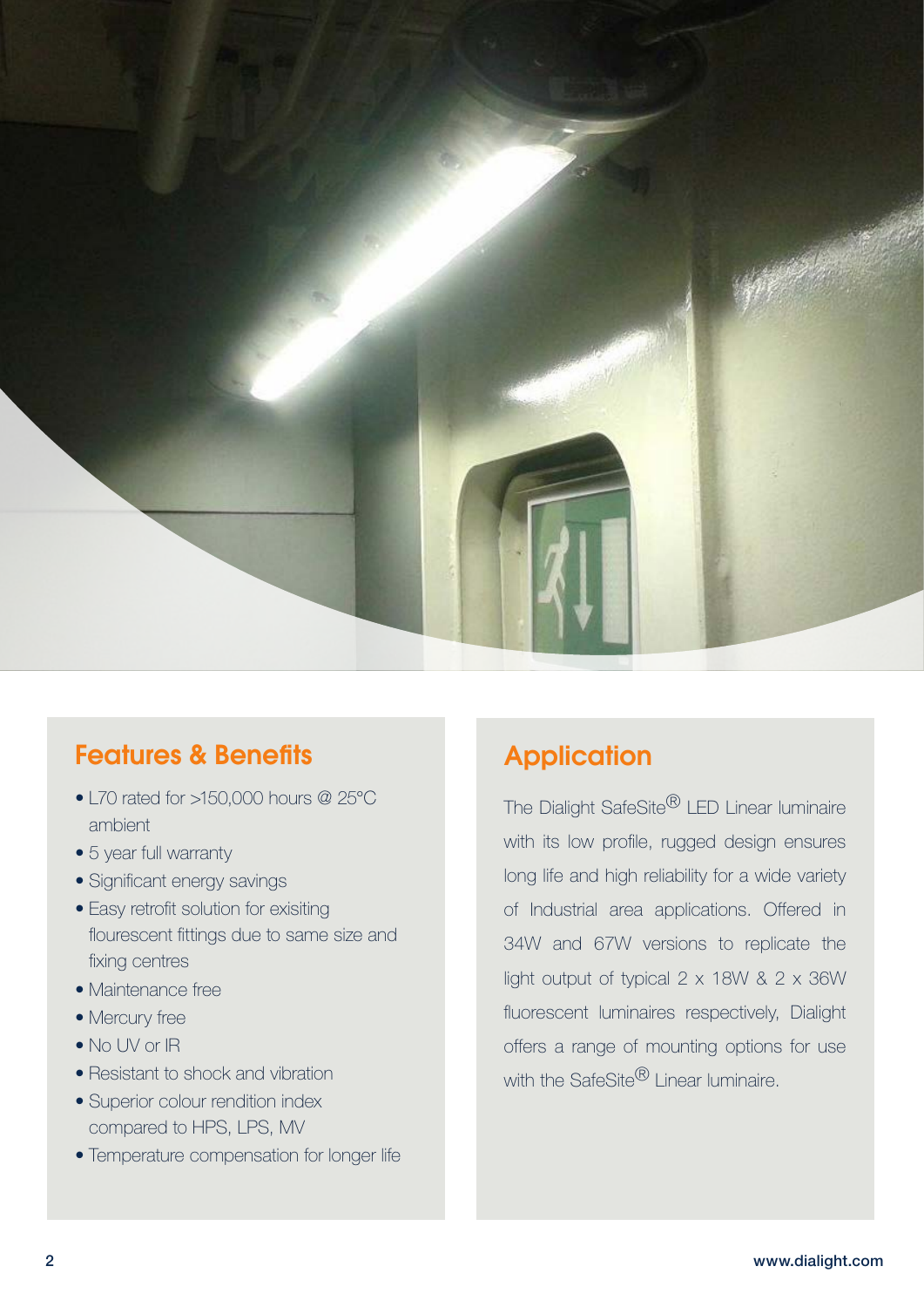# SafeSite® LED Stainless Steel Linear - ATEX / IECEx

## Standard Models **Standard Models**



### Standard Models



Dimensions in mm

Emergency Models



Dimensions in mm

- Ex e mb IIC T4 Gb  $(Ta = -20^{\circ}C \text{ to } +60^{\circ}C)$
- Ex tb IIIC T135°C Db  $(Ta = -20^{\circ}C \text{ to } +60^{\circ}C)$
- Certificate numbers: IECEx SIR 12.0093X SIRA12ATEX3217X
- ATEX Zones 1, 21
- ATEX Zones 2, 22

### Mechanical Information:

| <b>Fixture weight:</b><br>Standard Models: | 1308mm - 11.3 kg (25 lb)<br>708mm - 6.8 kg (15 lb) |
|--------------------------------------------|----------------------------------------------------|
| Emergency Models:                          | 1450mm - 14.1 kg (31 lb)<br>850mm - 9.1 kg (20 lb) |
| Chinning mainble                           |                                                    |

**Shipping weight:** Standard Models: 1308mm - 14.1 kg (31 lb)<br>708mm - 9.1 kg (20 lb)

Emergency Models: 1450mm - 17.2 kg (38 lb) 850mm - 11.3 kg (25 lb)

**Box dimensions:** 1308mm - 240 x 160 x 1640<br>708mm - 240 x 160 x 1040

**Mounting:** (2) M8 fixing points

**Cable Entry:** 2 x M20 cable entries at both ends,

### Electrical specifications:

Operating Voltage: Standard Models: 110-250 VAC, 50/60Hz Emergency Models: 230/240 VAC, 50/60Hz

**Total system power**<br>**consumption:** See table

**Operating Temp:** -20°C to +60°C

Noise Requirements/ EMC: EN 61000-3-2: 2006

**Transient protection:** EN61000-4-5<br>1 kV line-to-line<br>2 kV line-to-ground

Power Factor:  $> 0.9$ 

### Emergency Models:

| Battery:                       | 3.6V 10Ah NiMH                                                                     |
|--------------------------------|------------------------------------------------------------------------------------|
| <b>Expected Battery Life*:</b> | 4 years                                                                            |
| <b>Battery Duration*:</b>      | >180 Minutes                                                                       |
| <b>Materials:</b>              |                                                                                    |
| <b>Housing and Fixings:</b>    | 316 Marine grade stainless steel                                                   |
| Lens:                          | High impact resistant polycarbonate                                                |
| <b>Mounting Brackets:</b>      | 316 stainless steel                                                                |
| <b>Safety Shackle:</b>         | Optional factory fitted stainless steel<br>safety shackle with 1 meter safety cord |

through wired as standard. Consult factory for other options

 $\bullet$  CE

EN 55015:2006 EN 61547:2009 EN 60598:2008 • IP66/67 • IK07 to EN 50102

• C & D shock compliant to MOD specification BR8470

Photometric Information:

| CRI:                                                              | 70                                          |
|-------------------------------------------------------------------|---------------------------------------------|
| CCT:                                                              | 5000K (cool white)<br>4000K (neutral white) |
| All values typical unless otherwise stated (tolerance $+/-10\%$ ) |                                             |

\*@ 25°C ambient

WARNING - INSTALLATION & SECONDARY RETENTION. Use of any Dialight products without proper installation (including secondary retention interval) and periodic inspections could cause secondary retention in the expressival co

### www.dialight.com 3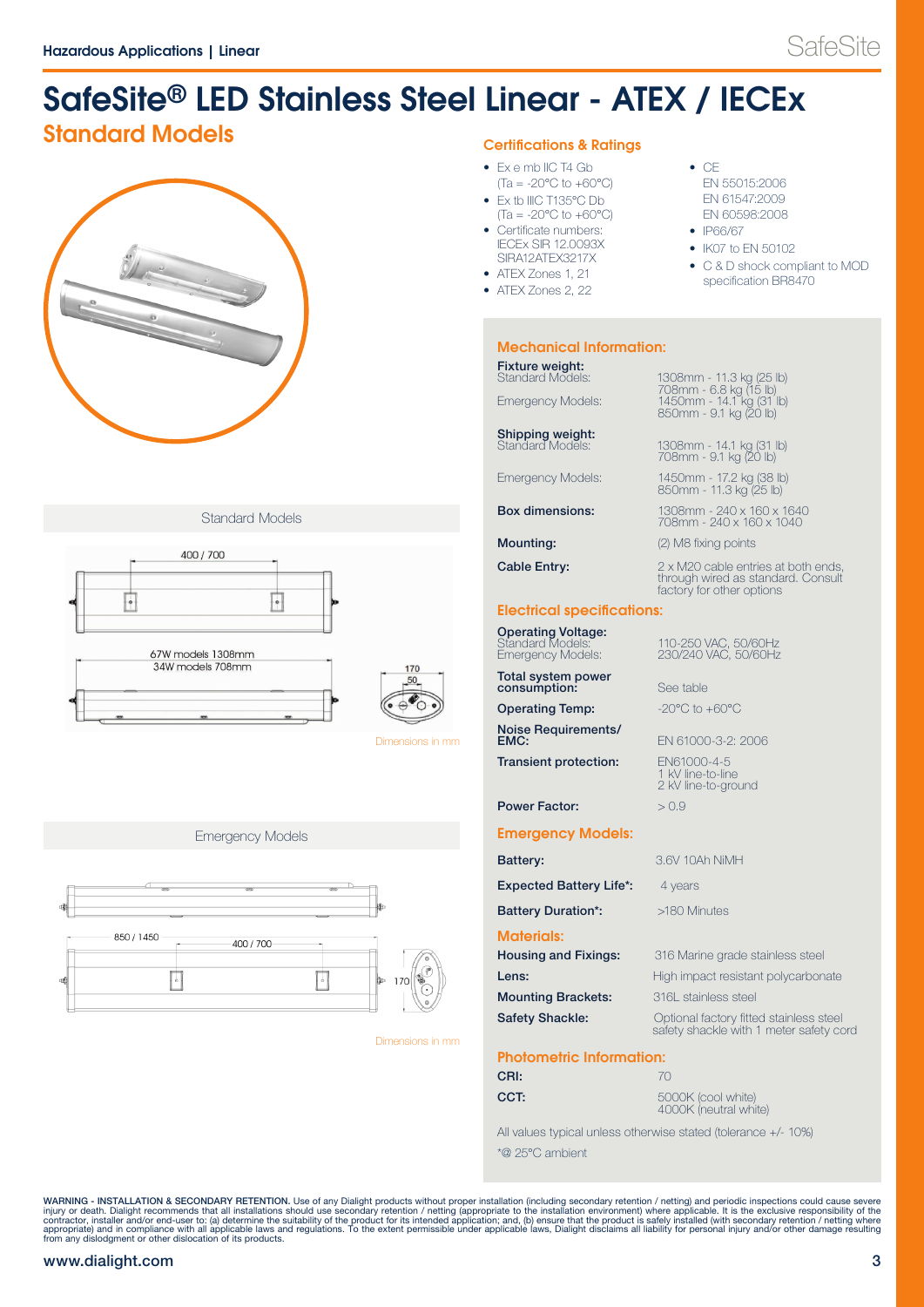# SafeSite® LED Stainless Steel Linear - ATEX / IECEx

## Mounting Options and Accessories



### Mounting Options and Accessory Dimensions (mm)





### Wall Mount Bracket 45° Wall Mount Bracket 60°





### Ceiling Mount National Ceiling Mount Bracket 30°





### Wall Mount Bracket 90°



DISCLAIMER. All product information provided is, to the best of Dialight's knowledge, accurate as of the date of publication. When ordering, refer to <u>www.dialight.com</u> for current versions of: (a) relevant product documen

### 4 www.dialight.com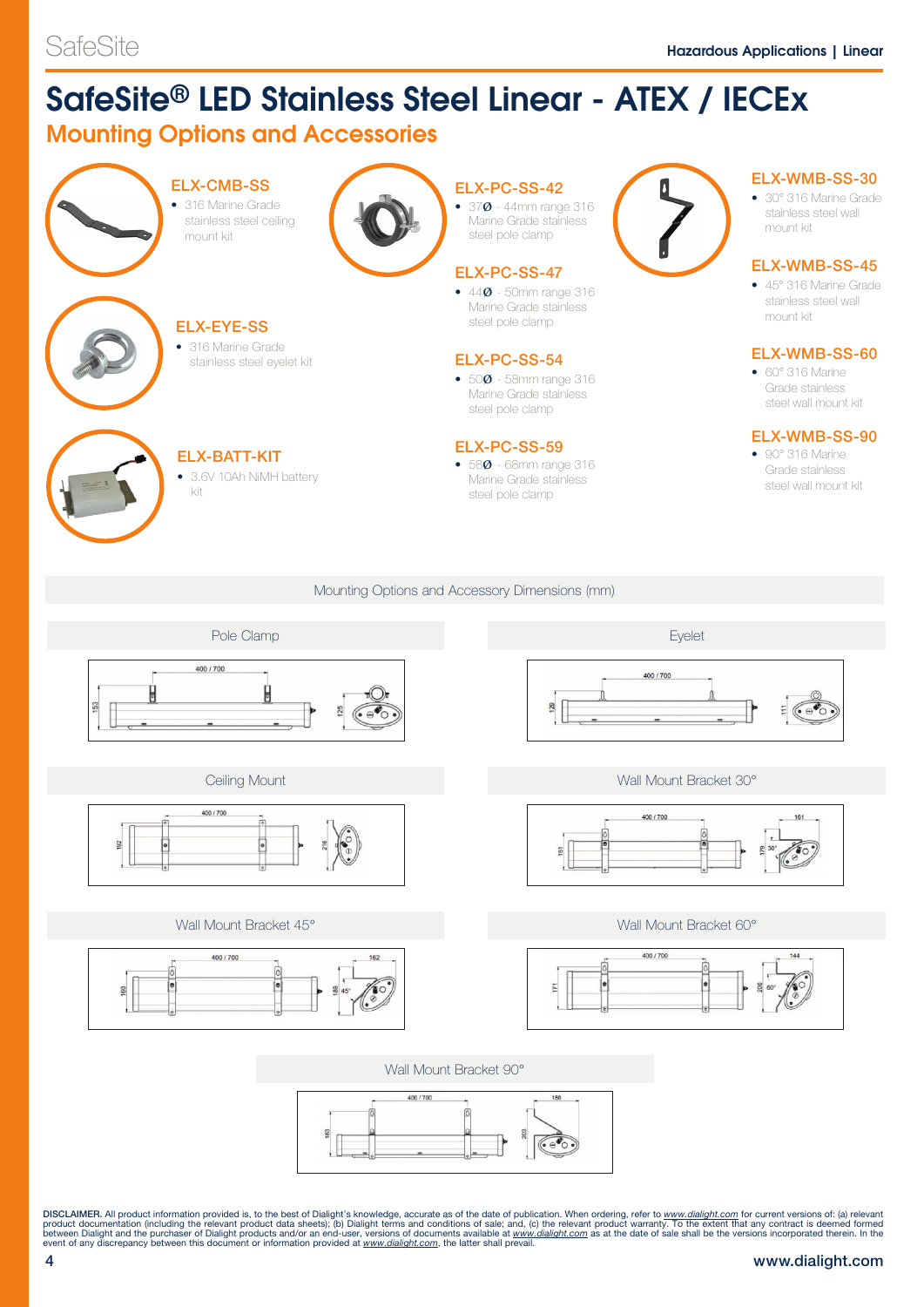# SafeSite® LED Stainless Steel Linear - ATEX / IECEx Ordering Information

| <b>Part Number</b>      | <b>Fixture</b><br>Lumens | <b>Emergency</b><br><b>Mode</b><br><b>Lumens</b> | Wattage | Lm/W | <b>IP Rating</b> | Voltage     | Colour<br><b>Temperature</b><br>(CCT) | Lens          | Light<br><b>Distribution</b> |
|-------------------------|--------------------------|--------------------------------------------------|---------|------|------------------|-------------|---------------------------------------|---------------|------------------------------|
| <b>Standard Models</b>  |                          |                                                  |         |      |                  |             |                                       |               |                              |
| FLA-1C3R-SSCB           | 5,100                    |                                                  | 67      | 76   | IP66/67          | 110-250 VAC | 5000K (cool white)                    | Polycarbonate | Medium                       |
| ELA-1N3R-SSCB           | 5,100                    |                                                  | 67      | 76   | IP66/67          | 110-250 VAC | 4000K (neutral white)                 | Polycarbonate | Medium                       |
| ELA-1C3M-SSCB           | 2,600                    |                                                  | 34      | 76   | IP66/67          | 110-250 VAC | 5000K (cool white)                    | Polycarbonate | Medium                       |
| ELA-1N3M-SSCB           | 2,600                    |                                                  | 34      | 76   | IP66/67          | 110-250 VAC | 4000K (neutral white)                 | Polycarbonate | Medium                       |
| <b>Emergency Models</b> |                          |                                                  |         |      |                  |             |                                       |               |                              |
| FLFA-2C4R-SSCB          | 5.100                    | 271                                              | 70      | 73   | IP66/67          | 230/240 VAC | 5000K (cool white)                    | Polycarbonate | Medium                       |
| ELEA-2N4R-SSCB          | 5,100                    | 271                                              | 70      | 73   | IP66/67          | 230/240 VAC | 4000K (neutral white)                 | Polycarbonate | Medium                       |
| ELEA-2C4M-SSCB          | 2,600                    | 271                                              | 35      | 74   | IP66/67          | 230/240 VAC | 5000K (cool white)                    | Polycarbonate | Medium                       |
| ELEA-2N4M-SSCB          | 2.600                    | 271                                              | 35      | 74   | IP66/67          | 230/240 VAC | 4000K (neutral white)                 | Polycarbonate | Medium                       |

 Lm/W are under constant review and improvement, please consult technical department for latest achievable values For factory fitted safety shackle option, add 1 as a suffix to the part code. E.g.: ELA-1C3R-SSCB-1

Light Distribution Pattern



DISCLAIMER. All product information provided is, to the best of Dialight's knowledge, accurate as of the date of publication. When ordering, refer to <u>www.dialight.com</u> for current versions of: (a) relevant<br>product documen